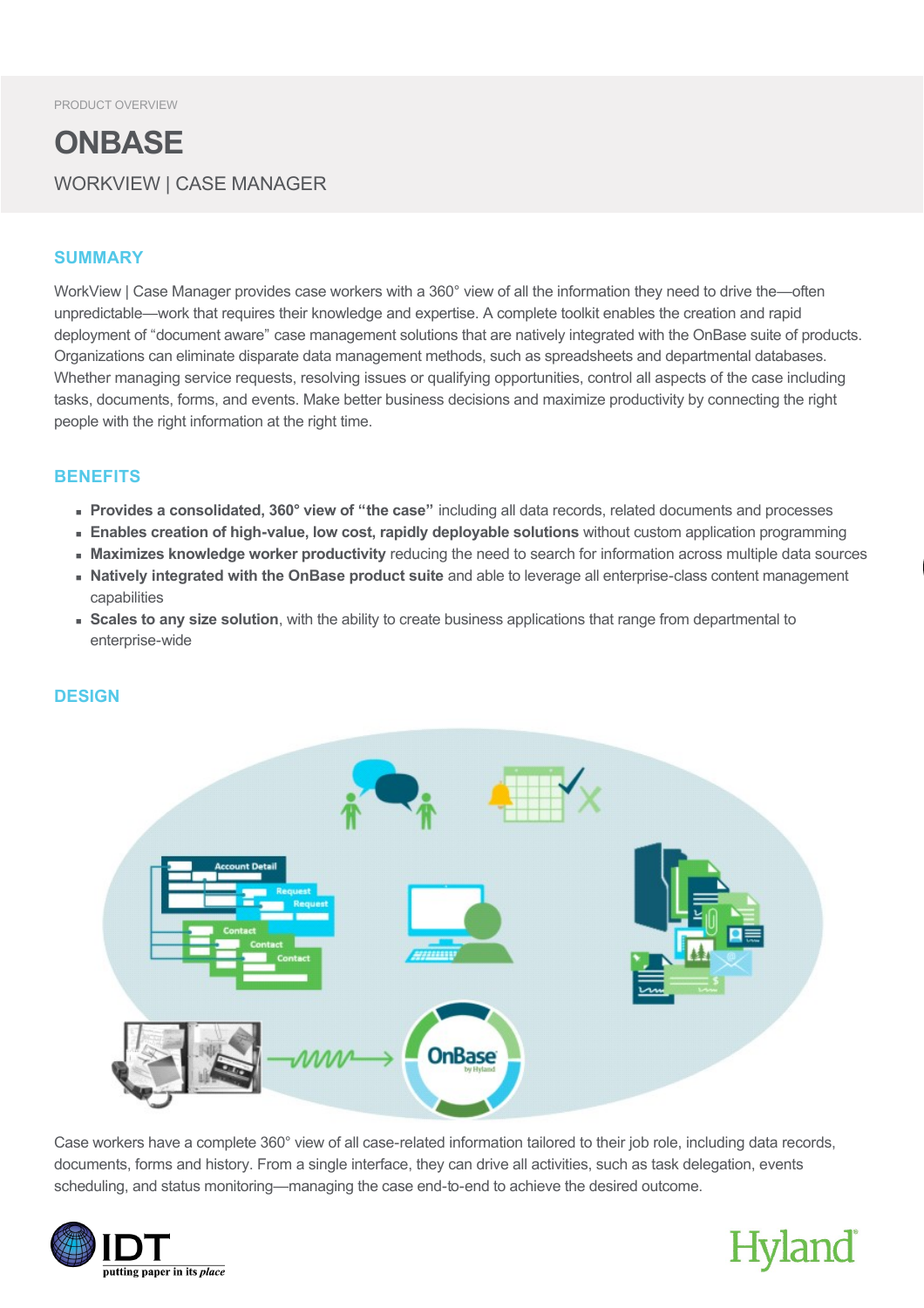#### **APPLICATIONS**

- <sup>n</sup> **Service Request Management:** *Employee Onboarding*, *IT Projects*, *Contract Management* and *Permitting Applications*, are just some examples of the types of service requests that need to be managed by knowledge workers. From the moment cases are assigned, they require a multitude of tasks and activities until they are completed or fulfilled. Use WorkView | Case Manager to access and control all of the information in one place, enabling easier accessibility and faster decision making.
- <sup>n</sup> **Incident/Issue Resolution:** WorkView | Case Manager can be used to document and manage all the interactions and discrepancies that occur in the life of any typical business process. Eliminate the need for a user to search for information across disparate data sources in order to resolve *Help Desk Tickets*, *Collections Disputes*, *Service Complaints* or *Quality Management Issues*. Provide visibility to all of the information—and a complete history of related issues—in one unified view.
- <sup>n</sup> **Investigative Case Management:** From *Recruitment* to *Loan Underwriting* to *Audit Requests*, the unpredictable processes tackled by case workers are many. From a single interface, case workers can drive these processes and all related activities, including documenting progress, delegating tasks, scheduling appointments, and more. Workers' knowledge and a complete history of all activities are captured as each case moves through the process, and can be applied to better manage future cases.

#### **KEY FEATURES**

- **Point-and-click configurable framework** for rapid solution creation and deployment
- **Integrated screen designer** allows for complete customization of views and screens for all users
- <sup>n</sup> **Automatically links related folders and documents** to a WorkView | Case Manager record
- <sup>n</sup> **Capture history and event logs** for a complete and permanent record of all interactions and activities
- **n** Natively integrated with OnBase Workflow allowing data records to be routed through Life Cycles and the automated execution of work without the need for custom scripting
- <sup>n</sup> **Displays a complete view of business data** including data from disparate, external data sources

| 와<br>Add to<br>Add to<br>Create Delete<br>Open:<br>Personal Page -<br>Favorites<br>Favorites<br>General | 14<br>Add to<br>Tile Groups -             | 喢<br>Reset Filter Settings<br>Save Filter<br>T Display Column Chooser<br>Settings<br>Settings | <b>Print</b><br>44 Auto Size Column Widths [5] Open in New Window<br>CGI Print Preview<br>- Collapse All<br>Subfilter<br>Primt | G<br>ÖÜ.<br>⊟⊟<br>Export to<br>Compose<br>Refresh-<br>Retrieve all<br>Excel<br>Document<br>excords.<br>Refresh<br>Export                                | ဇ<br>Display as<br>Dashboard<br>Dashboard |  |
|---------------------------------------------------------------------------------------------------------|-------------------------------------------|-----------------------------------------------------------------------------------------------|--------------------------------------------------------------------------------------------------------------------------------|---------------------------------------------------------------------------------------------------------------------------------------------------------|-------------------------------------------|--|
| $\overline{\mathbf{x}}$<br><b>Vendor Management</b>                                                     |                                           |                                                                                               |                                                                                                                                | Search Worloview Full-Text Search                                                                                                                       | ۹<br>魯                                    |  |
| <b>Y</b> Filters                                                                                        |                                           | VAI Vendors M                                                                                 |                                                                                                                                |                                                                                                                                                         |                                           |  |
| 56<br><b>☆ 名 Vendors</b>                                                                                | iß                                        | Vendor Name                                                                                   | Vendor Type                                                                                                                    | Description                                                                                                                                             | Primary Vendor Contact                    |  |
| V Vendor (Search)                                                                                       | $\blacksquare$<br>$\sqrt{\gamma_{\rm K}}$ | $\blacksquare$<br>$+$ $T_X$                                                                   | 间<br>$+$ Tic.                                                                                                                  | $\blacksquare$<br>$+$ $\mathbb{T}_{2}$                                                                                                                  | Ω                                         |  |
| T All Vendors (29)<br>T Product Search<br>76.12<br>V & Contract Management                              | 117                                       | HYLAND SOFTWARE INC.                                                                          | IT & TELECOMMUNICATIONS                                                                                                        | Develops the ECM Suite known as OnBase.<br>Solves business problems related to doc<br>management, case management, business<br>process management, etc. | Steve Tillman                             |  |
| 36<br>₩ & Risk Management                                                                               | 122                                       | BARACUODA FIREWALLS                                                                           | IT & TELECOMMUNICATIONS                                                                                                        | World class firewall software                                                                                                                           | JOHN ARROW                                |  |
| 5x<br><b>₩ <w< b=""> Incidents</w<></b>                                                                 | 134                                       | <b>BECHTEL</b>                                                                                | <b>ENGINEERING</b>                                                                                                             | shipping                                                                                                                                                | MARK GRIMES                               |  |
| <b>WWS</b><br>V & My Custom Filters                                                                     | 143                                       | PHILS LAWN CARE CO.                                                                           | PROFESSIONAL SERVICES                                                                                                          | Lawn care company in Westlake, Oh.                                                                                                                      | PHIL SIMONE                               |  |
| 55<br>V ⊙ Evaluations                                                                                   | 149                                       | TALLMAN SOLUTIONS LTD                                                                         | IT & TELECOMMUNICATIONS                                                                                                        | Case Management solution provider.                                                                                                                      |                                           |  |
|                                                                                                         | 207                                       | DERRICK'S EMPORIUM                                                                            | BUSINESS PRODUCTS & SERVICES                                                                                                   | Denick's is the new proposed vendor for<br>our kitchen supplies                                                                                         |                                           |  |
|                                                                                                         | 208                                       | SERVE-A-LOT                                                                                   | BUSINESS PRODUCTS & SERVICES                                                                                                   | We need to find a vendor for our growing<br>needs for server administration.                                                                            |                                           |  |
|                                                                                                         | 209                                       | PAULA'S DONUTS                                                                                | BUSINESS PRODUCTS & SERVICES                                                                                                   | Paula makes the best donuts. We should<br>make her the vendor of choice for donuts.<br>during Monday Morning Meetings.                                  |                                           |  |
|                                                                                                         | 64                                        | COMPASS LOGISTICS                                                                             | FLEET & MINOR LOGISTICS SERVICES                                                                                               | Compass Logistics picks up and delivers<br>anywhere in the Continental United States.                                                                   | FRED THOMAS                               |  |
|                                                                                                         | 66                                        | EMPIRE BUILDING                                                                               | BUSINESS PRODUCTS & SERVICES                                                                                                   | Empire Building designs and constructs<br>land and sea oil platforms. They also assist<br>in the design of specialized equipment.                       | EMILY ANDREWS                             |  |

*Your application's name displayed in the Ribbon and over the Filters panel on the left. Select a Filter to search and your results are displayed on the right. Features to work with your data are easily accessed on the Filter Ribbon.*



#### **INTERFACE**

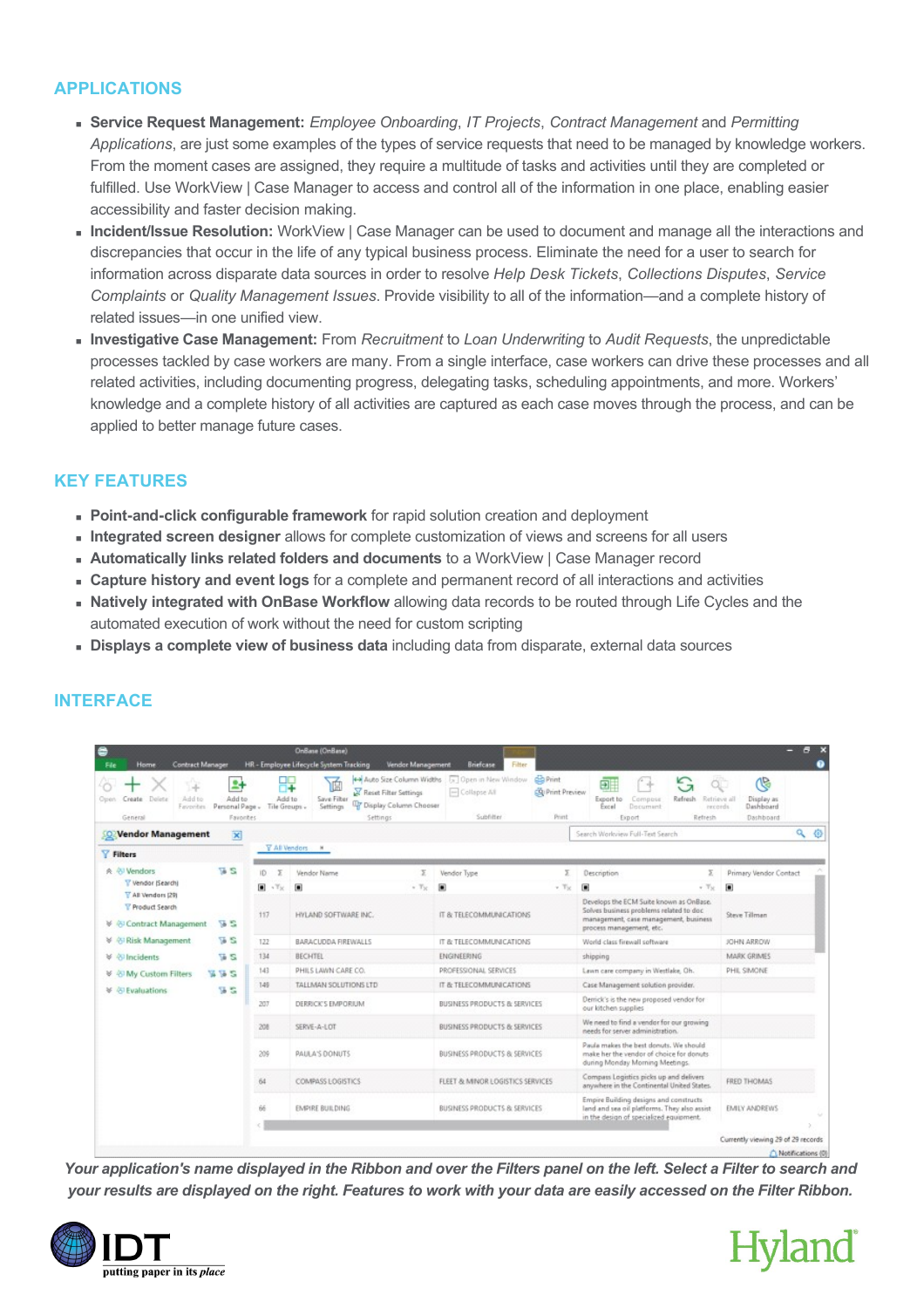

*With a click of a button, view your search results as a Dashboard and visually drill-down through your data.* 

| ◒<br>- 38<br>Tasks<br><b>Vendor</b>                                             |                                                                               |                         |                                           | Wendor #: 74 - OFFICE SUPPLY WAREHOUSE |                                                                               |                          |                                              |                                                      |                                 | в<br>- |
|---------------------------------------------------------------------------------|-------------------------------------------------------------------------------|-------------------------|-------------------------------------------|----------------------------------------|-------------------------------------------------------------------------------|--------------------------|----------------------------------------------|------------------------------------------------------|---------------------------------|--------|
| Save and Close (Copy Object C<br>Save and New 4 Add to -<br>X Delete<br>Actions | A Subscribe<br>ᄀ<br>Send Email<br>Refresh                                     | ⊕<br>History<br>History | E<br>Folders Documents Forms<br>Documents | Import                                 | 4 Compose Q Discussions<br>Start a Discussion SQ Print Preview<br>Discussions | <b>Ca</b> Print<br>Print | First<br>Previous<br>Object<br><b>Object</b> | ÞI<br>Next<br>Last<br>Object<br>Object<br>Navigation |                                 |        |
| Contract<br>Product<br>General                                                  | Performance<br>Incidents                                                      | Additional Contacts     | Notes & Tasks                             | Administration                         | Subcontractors                                                                | Demo Admin               |                                              |                                                      |                                 |        |
| Vendor Name: OFFICE SUPPLY WAREHOUSE                                            |                                                                               |                         | Vendor #: 74                              |                                        | <b>Vendor Type: BUSINESS PRODUCTS &amp; SERVICES</b>                          |                          |                                              |                                                      | <b>Account Owner: Tom Davis</b> |        |
| <b>Vendor Details</b>                                                           |                                                                               |                         |                                           |                                        |                                                                               |                          |                                              |                                                      |                                 |        |
| Vendor Name                                                                     |                                                                               |                         | Vendor Type                               |                                        |                                                                               | Account Owner            |                                              |                                                      |                                 |        |
| OFFICE SUPPLY WAREHOUSE                                                         |                                                                               |                         | <b>BUSINESS PRODUCTS &amp; SERVICES</b>   |                                        | $\overline{\mathbf{v}}$                                                       | Tom Davis                |                                              |                                                      | 圆                               |        |
| Address 1                                                                       |                                                                               |                         |                                           | Address 2                              |                                                                               |                          |                                              |                                                      |                                 |        |
| 122 SOUTH LINCOLN ST.                                                           |                                                                               |                         |                                           |                                        |                                                                               |                          |                                              |                                                      |                                 |        |
| City                                                                            |                                                                               |                         | State                                     |                                        |                                                                               | Zip Code                 |                                              |                                                      |                                 |        |
| KENT                                                                            |                                                                               |                         | OH                                        |                                        |                                                                               | 44240                    |                                              |                                                      |                                 |        |
| Phone                                                                           |                                                                               |                         | Fax                                       |                                        |                                                                               | Website                  |                                              |                                                      |                                 |        |
| (330)658-9636                                                                   |                                                                               |                         | (330)785-6885                             |                                        |                                                                               | WWW.OFFICESUPPLIES.COM   |                                              |                                                      |                                 |        |
| Description                                                                     |                                                                               |                         |                                           |                                        |                                                                               |                          |                                              |                                                      |                                 |        |
|                                                                                 | Office Supply Warehouse provides quality office supplies to local businesses. |                         |                                           |                                        |                                                                               |                          |                                              |                                                      |                                 |        |
| Primary Vendor Contact                                                          |                                                                               |                         |                                           |                                        |                                                                               |                          |                                              |                                                      |                                 |        |
| Full Name                                                                       |                                                                               | Title                   |                                           | Phane 1                                |                                                                               |                          | Email                                        |                                                      |                                 |        |
| SAM WEST                                                                        | 同日                                                                            | ACCOUNT MANAGER         |                                           | 扇                                      | (330)857-9878                                                                 | 囗                        |                                              | SAM.WEST@OFFICESUPPLIES.COM                          | 圆                               |        |
| Point of Service                                                                |                                                                               |                         |                                           |                                        |                                                                               |                          |                                              |                                                      |                                 |        |
|                                                                                 |                                                                               |                         |                                           |                                        |                                                                               |                          |                                              |                                                      | $\lambda$<br>$+ x$              |        |
|                                                                                 |                                                                               |                         |                                           |                                        |                                                                               |                          |                                              |                                                      |                                 |        |
| □<br><b>Location Name</b>                                                       |                                                                               | Location                |                                           |                                        | <b>Location Phone</b>                                                         |                          |                                              |                                                      |                                 |        |

*Select and view the data record you wish to work with, and browse all of the related data via the tabs.*



# **Hyland**